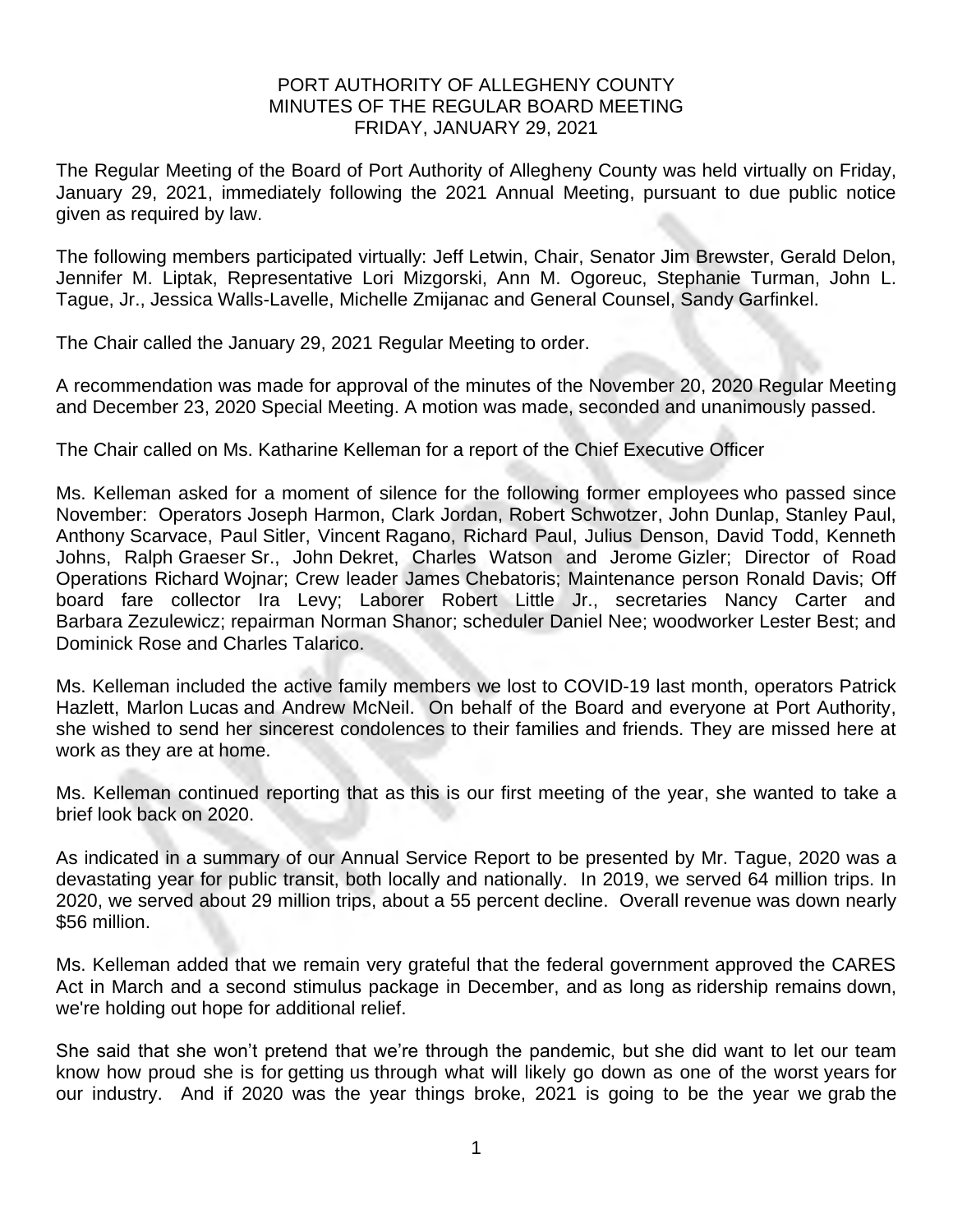pieces and continue building on the foundation we started. Ms. Kelleman noted that although the pandemic did not break the Authority, COVID showed us what was broken.

Even though she cannot go to Harrisburg in person, she has been speaking with elected state legislators about the need for a dedicated and reliable funding source to replace Act 89. Noting that she will continue to promote public transit's positive economic impact on this region to officials in Harrisburg and Washington, D.C.

Ms. Kelleman continued reporting that incoming Transportation Secretary, Pete Buttigieg, has already set the wheels in motion, telling Congress how the Department of Transportation can play a central role in helping the U.S. economy recover from the coronavirus. Greater investment in public transit will create jobs, contribute to better health and safety, improve access and mobility, and help fight climate change. She is looking forward to working with Secretary Buttigieg soon.

Public transit will be part of Western Pennsylvania's recovery. Locally, we've already begun to make getting around a little bit easier. Ms. Liptak will report that our mobile ticketing pilot will start next week. Not only is it contactless, but patrons don't even have to visit a ticket vending machine. You can pay for your ride from your phone and use your digital payment to board. Validators are installed on about 80 percent of our buses and we hope to see a full rollout by the end of the year, adding that this system allows us to extend our sales network throughout the county.

Ms. Kelleman concluded her report by stating that 2020 was a heck of a year and we suffered some major losses, but we got through it. There may be more changes we will have to make in 2021, but it's looking up already.

That concluded the remarks of the Chief Executive Officer.

Mr. Letwin congratulated Katharine and her Team for their efforts and fine work during the pandemic, especially the front-line workers who continue to come to work every day.

Next the Chair called on Ms. Zmijanac for a report of the Performance Oversight Committee. Ms. Zmijanac reported that the Performance Oversight Committee met last week, via WebEx, and she had three resolutions for the Board's consideration.

The Committee first reviewed five procurement items and determined the bids to be in accordance with the Authority's procurement policies and procedures, the prices fair and reasonable, the bidders to be responsible and the bids responsive.

The Performance Oversight Committee recommended the award of bids listed in the resolution for the total amount of approximately \$35 million dollars.

On behalf of the Performance Oversight Committee, Ms. Zmijanac respectfully requested approval of the resolution. It was moved, seconded and unanimously agreed that the resolution be approved as presented.

Ms. Zmijanac reported that the next resolution was seeking authorization to extend agreements with GAI Consultants, Inc. and SAI Consulting Engineers, Inc., to provide inspection and engineering services. The agreements were for an initial four-year term through May 31, 2021, in a total not-to-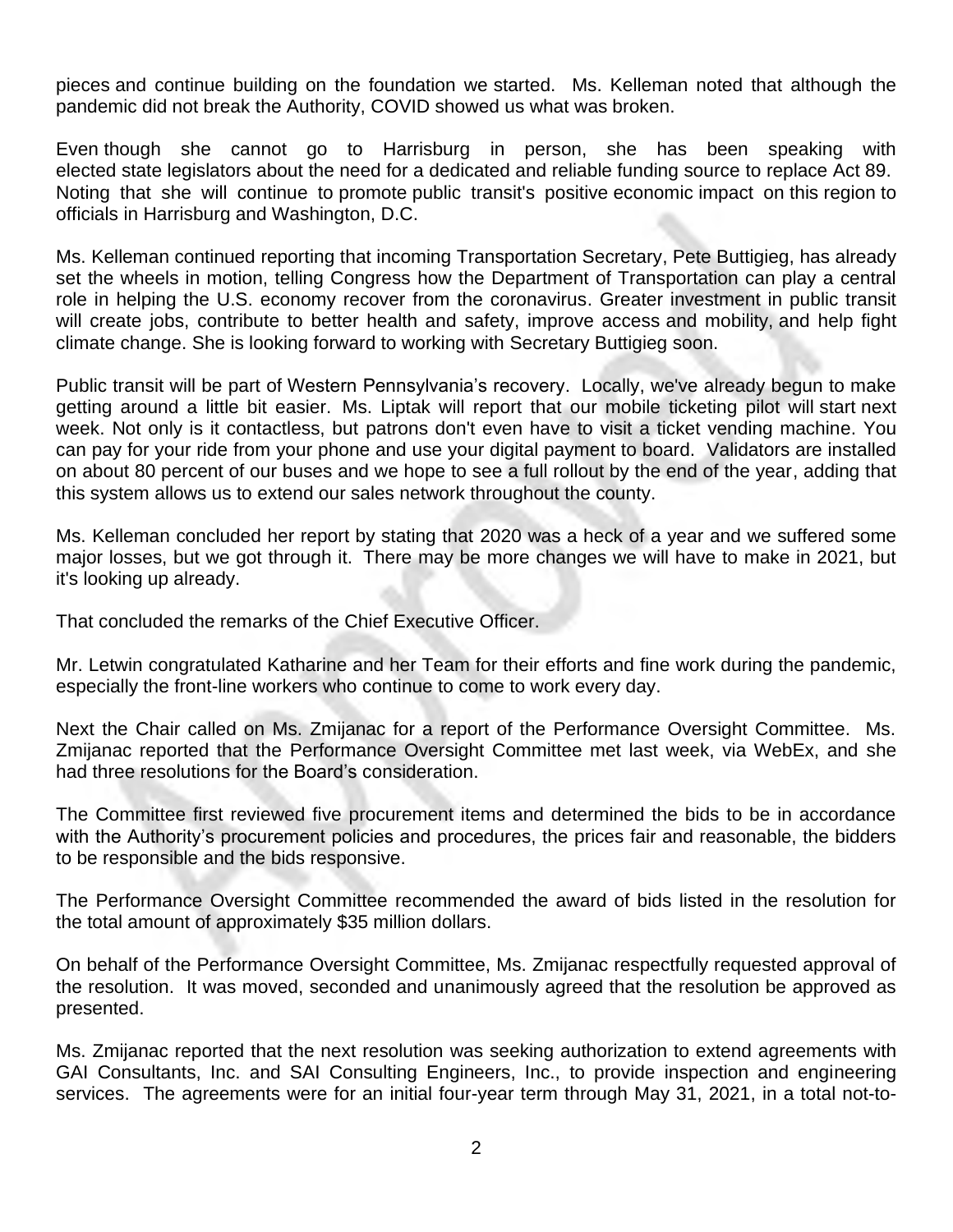exceed amount of up to \$11,000,000, with the option to extend the agreements up to one additional year at the Authority's sole discretion.

To date, the inspection and engineering services have been completed in a satisfactory manner. The Performance Oversight Committee recommended extending the term of the agreements one additional year, through May 31, 2022, to continue the completion of services on current and future projects, with no increase in the previously authorized total not-to-exceed amount of the agreement.

On behalf of the Performance Oversight Committee, Ms. Zmijanac respectfully requested approval of the resolution. It was moved, seconded and unanimously agreed that the resolution be approved as presented.

Ms. Zmijanac presented the final resolution seeking authorization for settlement of a public liability claim.

It was reported that an accident involving a Port Authority bus and an employee of a tire servicing sub-contractor occurred on August 4, 2016 at the Authority's Collier Garage. The employee of the tire servicing sub-contractor was checking the tire pressure and tread depth of a tire installed on a bus parked in the garage when the bus began to move.

A personal injury claim was submitted to the Authority seeking monetary recovery for the damages allegedly sustained as a result of the accident.

The parties have reached an amicable agreement to fully and finally settle the claim in the total amount of \$150,000 with no admission of fault or liability by Port Authority.

The Performance Oversight Committee recommended a settlement payment in the total not-toexceed amount of \$150,000, to fully and finally settle this claim.

On behalf of the Performance Oversight Committee, Ms. Zmijanac respectfully requested approval of the resolution. It was moved, seconded and unanimously agreed that the resolution be approved as presented.

That concluded the report of the Performance Oversight Committee.

The Chair called on Mr. Tague for a report of the Planning and Stakeholder Relations Committee.

Mr. Tague reported that the Planning and Stakeholder Relations Committee met last week, and he had a few items for the board.

As mentioned by Ms. Kelleman in her remarks, Ms. Ellie Newman presented the committee with the Annual Service Report for Fiscal Year 2020. He reported that Service Standards are evaluated though performance metrics including ridership, cost per rider, on-time performance, crowding and equity and Title VI analysis.

As indicated by Ms. Kelleman, ridership dropped dramatically in FY 2020 due to the COVID-19 pandemic. Rail ridership saw a greater decline than bus ridership. We know that rail riders are more likely to use transit for their commute to work, whereas bus riders are more likely to be transit dependent. Overall, on-time performance saw improvements for bus and rail service.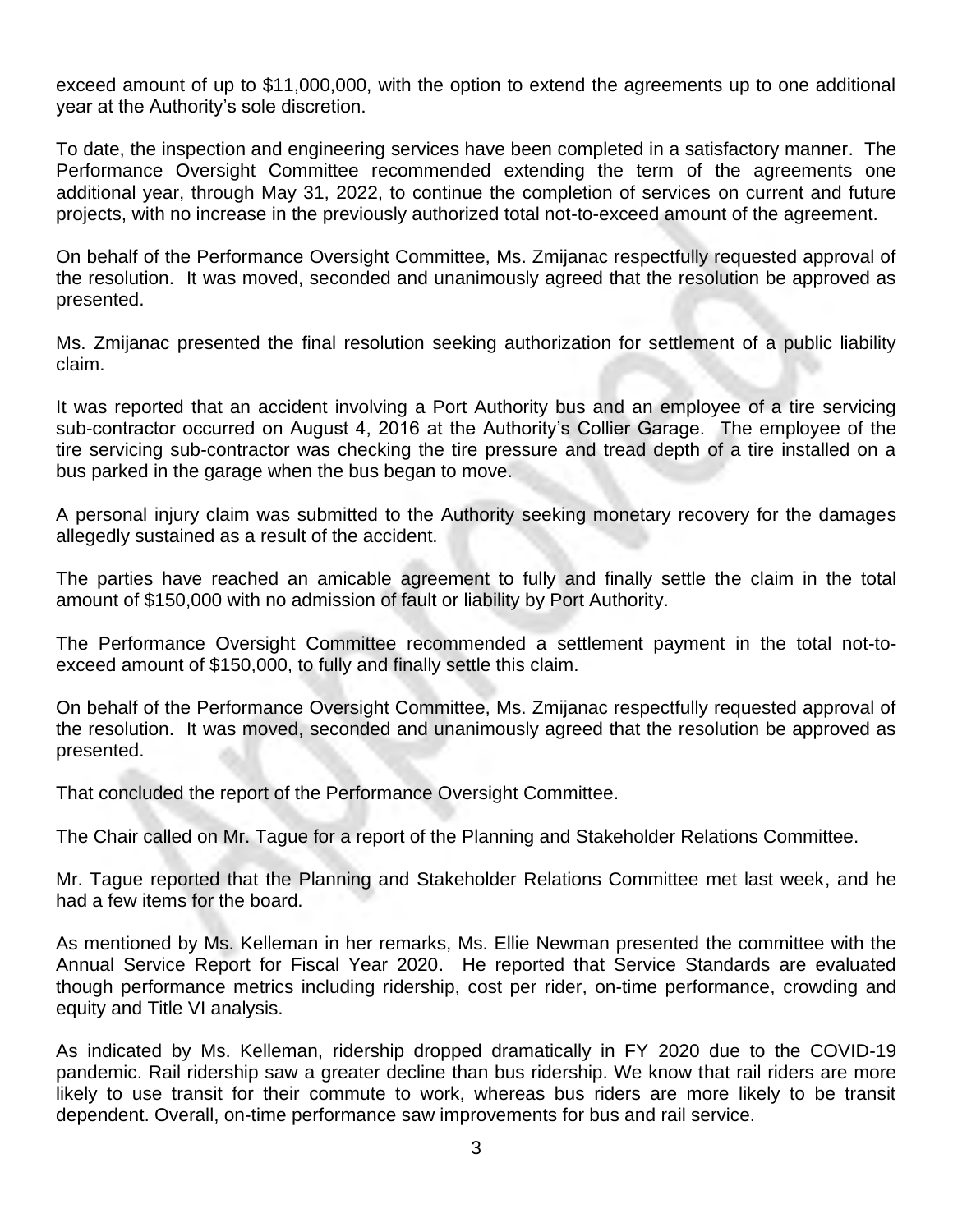Mr. Tague noted that this analysis was done using pre-pandemic numbers, because many of our service standards, such as minimum passengers per hour, could not be fairly evaluated due to capacity limits to allow for social distancing.

Mr. Tague reported that "When we looked at ridership, we found 10 bus routes and weekend rail service to be low-performing. Improvements are currently on hold due to capacity restrictions that allow for social distancing. We also saw overall improvements when we look at on-time performance. However, we did find that 77 routes still do not meet the minimum standard."

"Many routes had rush hour crowding pre-pandemic. Currently we are focusing on addressing crowding on a handful of routes that are having to pass riders up due to the passenger capacity limits."

"The Title VI analysis looks at the impact on minority and low-income riders. We did find some adverse impacts on low-income and minority riders and we are working to address them. We found that low-income riders are being disproportionately impacted by overcrowded trips during the pandemic. We also found that minority riders are being disproportionately impacted by overcrowding during the pandemic by out of service trips for the full year."

Mr. Tague noted that it is important to report that low-income riders and minority riders were not disproportionality impacted by overcrowding before the pandemic. The full year out of service disproportionate impact on minority riders was due to staffing shortages at the East Liberty garage. All East Liberty routes are considered minority routes, hence the disproportionate impact.

The November service changes were developed with these impacts in mind and we will monitor whether these changes were successful.

Next Mr. Tague updated the Board that Port Authority received 46 new service requests in FY 2020. These were evaluated and prioritized with the pool of existing requests, totaling 215. Implementation of service changes is currently on hold until we have more clarity regarding our budget.

Finally, Mr. Tague gave an update on the Allegheny County Transit Council and the Committee for Accessible Transportation.

He reported that ACTC held their General Council meeting on January 27 on Microsoft Teams. The council was welcomed by CEO Katharine Kelleman. Mr. John Binsse from Port Authority Engineering Department presented the council with Port Authority's plan to update the Belasco Light Rail Station from a low-platform station to a high-platform station which will be accessible to all riders. The council was also provided with an overview of proposed service changes and updates on funding. The next meeting is scheduled for February 24. 2021.

The CAT Committee did not have any regular committee meetings in January. The next quarterly meeting is scheduled for February 4 on Microsoft Teams.

The CAT Committee, along with the City-County Taskforce on Disabilities, did attend a special meeting convened by Port Authority to present both groups with plans to make the Belasco Light Rail Station accessible. The meeting was held on January 15.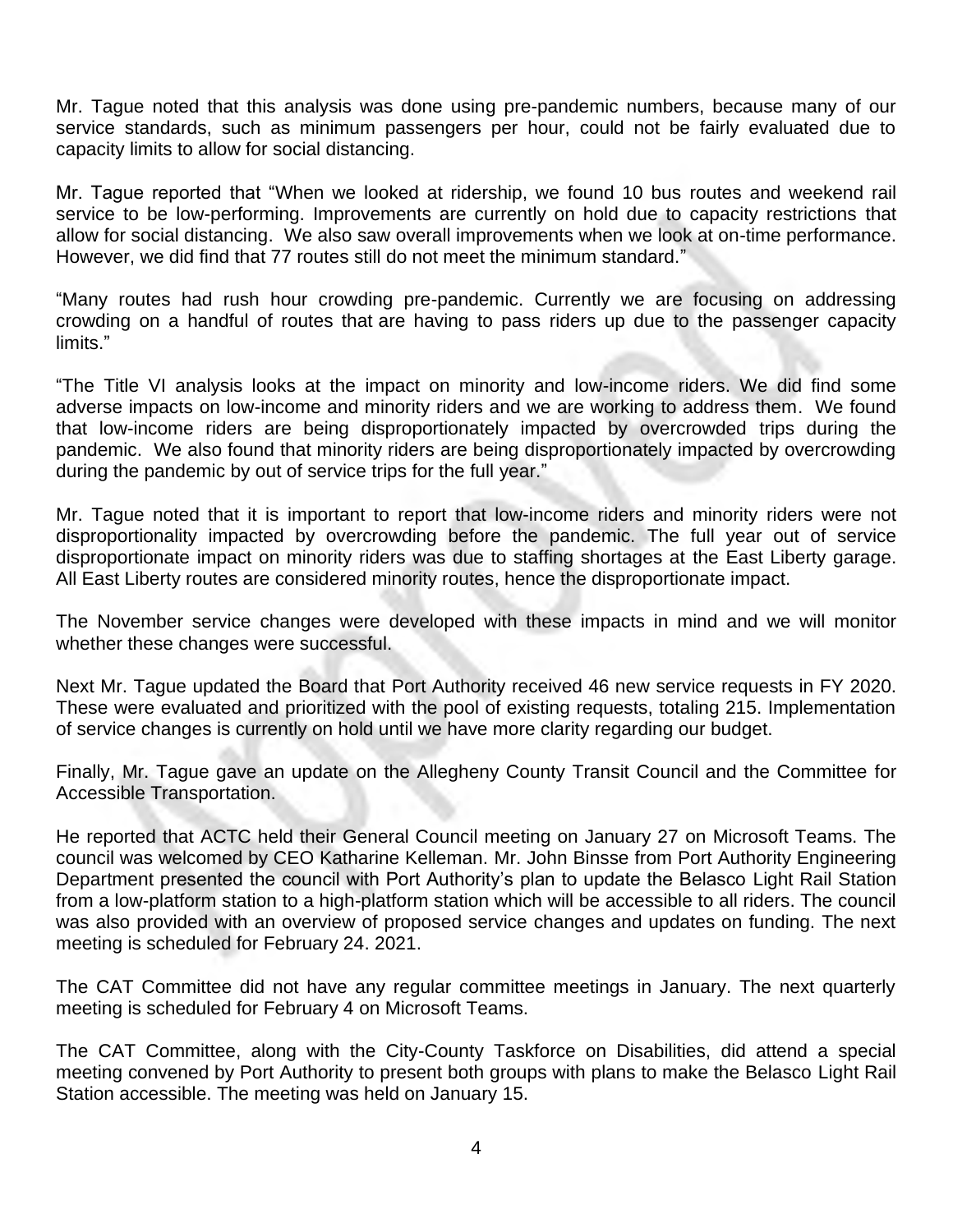That concluded the report of the Planning and Stakeholder Relations Committee.

The Chair called on Ms. Ogoreuc for a report of the Finance Committee.

Ms. Ogoreuc reported that the Finance Committee met on Thursday, January 21, and she had a resolution for the Board's consideration.

A resolution was presented to the Committee that would permit the Chief Executive Officer, Chief Financial Officer, Director of Grants and Capital Programs and Chief Development Officer to apply for and enter into grant agreements.

This resolution would apply to various federal, state and local grants the Authority regularly applies for as well as discretionary grants that the Authority may become eligible for in CY 2021.

At the meeting, Mr. Schenk noted that he would report the status of grant applications in his monthly staff reports to the Board.

On behalf of the Finance Committee, Ms. Ogoreuc respectfully requested approval of the resolution. It was moved, seconded and unanimously agreed that the resolution be approved as presented.

Next at the meeting Mr. Schenk reported on the November and December 2020 Financial Statements as follows.

Total Operating Income through November was \$28 million under budget. Every Operating Income category was below budget through the first five months of the fiscal year. Lower Passenger Revenues and ACCESS Program Service Revenues constitute the majority of this shortfall.

Total Expenses for the month of November were \$2.9 million under budget and \$20.5 million under budget for the fiscal year. Total Subsidy through November was \$7.7 million above budget.

Total Operating Income for December was \$5.6 million under budget. Passenger Revenue for the month of December was \$5.1 million under budget due to continued low ridership because of the pandemic. At the midpoint of FY 2021, Total Operating Income is \$33.6 million below plan with every revenue category below plan.

Ms. Ogoreuc noted that the Operating Income shortfall for both November and December is indirectly eligible for CARES Act reimbursement.

Total Expenses for December were \$626,054 under budget. Employee Benefits were \$1.22 million over budget primarily due to a required, retroactive payment of \$1.82 million to the ATU Pension Plan.

At the mid-point of the fiscal year, Total Expenses are \$21.1 million below budget with every category other than Salary & Wages below budget.

Total Subsidy at the mid-point of the fiscal year is \$3.06 million above budget due to a timing issue in CARES receipts versus budget in offsetting subsidy categories.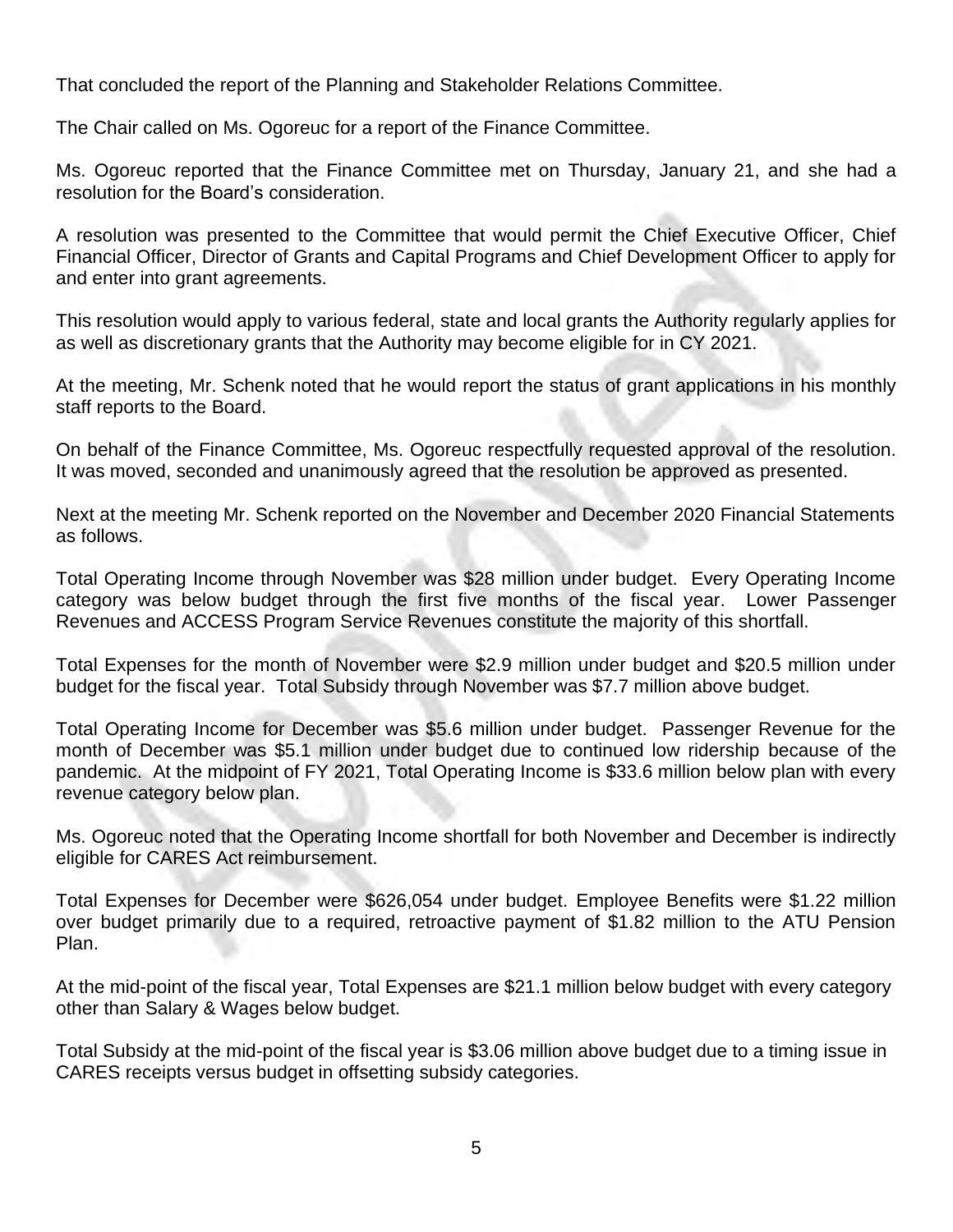From a year over year perspective, it was reported that Total Operating Income is \$33.6 million below last fiscal year due to the pandemic. Total Expenses are \$6.59 million higher than last fiscal year due to higher Wages & Salaries and Benefits.

Total Subsidy through the mid-point of the fiscal year is \$14.8 million higher than last fiscal year due to CARES Act funding.

Ms. Ogoreuc reported that the Authority ended December with approximately \$128.9 million in Operating Reserves.

The Committee also received a update from CFO Pete Schenk on CARES ACT funding. It was reported that the Authority has invoiced \$55.8 million from the first round of CARES Act funding through September with \$85.9 million remaining.

That concluded the report of the Finance Committee.

The Chair called on Ms. Jennifer Liptak for a report of the Technology Committee. Ms. Liptak reported that the Technology Committee met on Thursday, January 21

Ms. Liptak reported that there are no contract or bid resolutions for presentation to the Board this month.

As mentioned in Ms. Kelleman's remarks, Mr. Jeffrey Devlin and Mr. Mike Veltri provided an update on the progress of the Mobile Ticketing Services project. In this first phase of the project, the majority of the bus fleet now has the new Masabi validators installed, with Rail and Incline to follow. Customers will be able to use either Port Authority's Ready2Ride app or the widely used Transit App to purchase tickets for use in this touch-free mobile service. Starting next week, the first public-use pilot will begin, with 400 customers using the service on the bus lines. Mr. Devlin also highlighted some of the project's early positive outcomes related to data analysis, which is using historical data to infer ridership patterns for scheduling decisions.

Ms. Liptak thanked the team for their commitment in moving this very important project forward.

That concluded the report of the Technology Committee.

Under New Business, Mr. Letwin announced that he would like the Committee Chairs and members to stay the same as last year. He asked the Board members please contact him directly if they are unable to serve as Chair or if they would like to be reassigned to a different Committee.

There was only one speaker under Public Comment this month. Ms. Laura Chu Wiens, representing Pittsburghers for Public Transit, addressed the Board regarding the federal stimulus, BRT and fare relief for low-income riders.

Ms. Wiens welcomed Port Authority's new Director of Diversity and Inclusion and expressed hope that the intent behind the position is not only to ensure that the transit workforce is diverse and their voices are included, but to place an equity and a racial justice lens on decisions made that will affect the public.